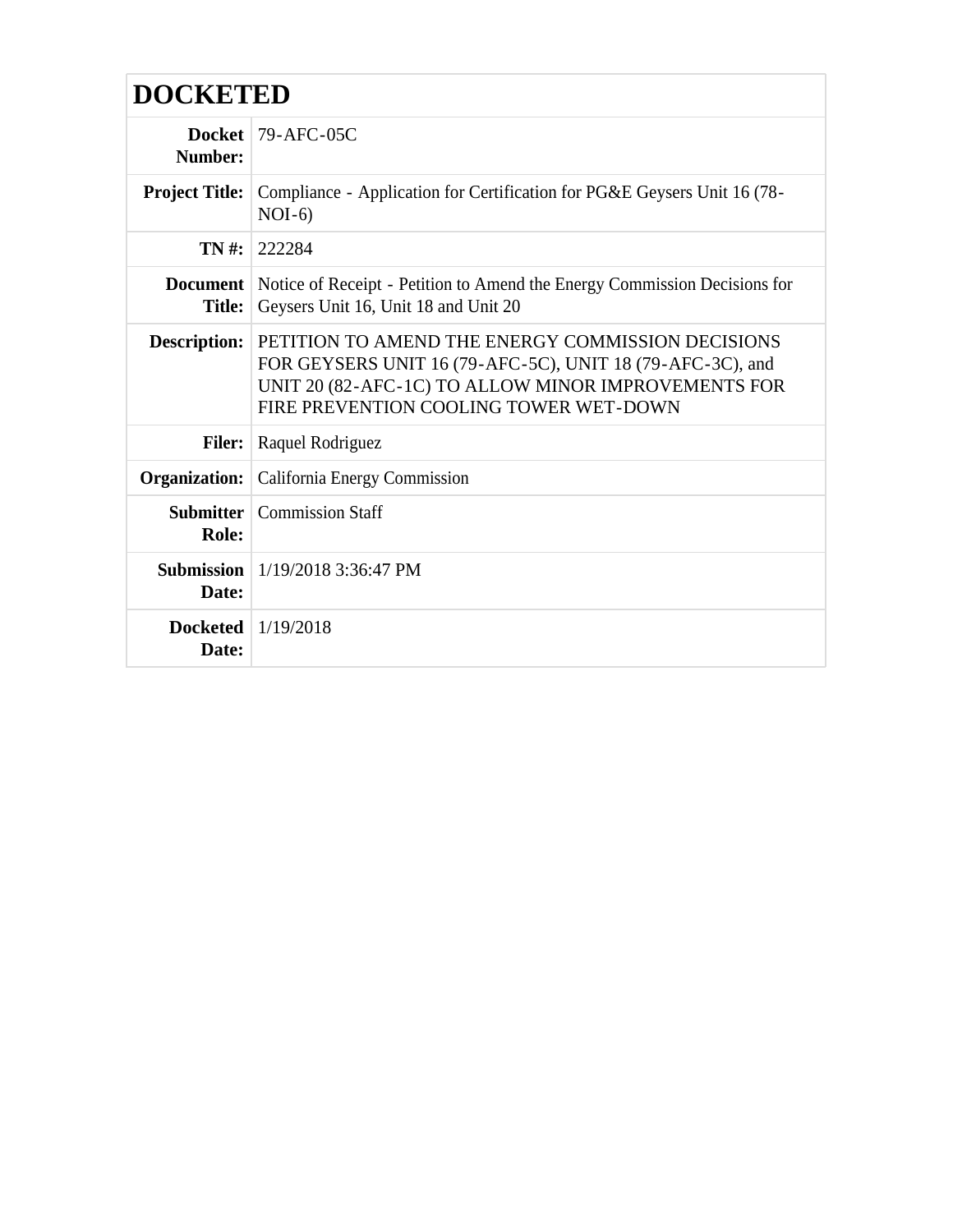CALIFORNIA ENERGY COMMISSION 1516 NINTH STREET

 www.energy.ca.govSACRAMENTO, CA 95814-5512



## **NOTICE OF RECEIPT**

## **PETITION TO AMEND THE ENERGY COMMISSION DECISIONS FOR GEYSERS UNIT 16 (79-AFC-5C), UNIT 18 (79-AFC-3C), and UNIT 20 (82-AFC-1C) TO ALLOW MINOR IMPROVEMENTS FOR FIRE PREVENTION COOLING TOWER WET-DOWN**

On December 21, 2017, the California Energy Commission (Energy Commission) received a petition from the Geysers Power Company, LLC (GPC) to amend the Energy Commission Decisions for Geysers Units 16 Quicksilver, 18 Socrates, and 20 Grant, geothermal power plants. These power plants are located in Lake and Sonoma counties, approximately 25 miles north of the city of Santa Rosa.

## **DESCRIPTION OF PROPOSED MODIFICATIONS**

The Geysers Power Company, LLC ("GPC") requests the California Energy Commission (CEC) to approve this petition to:

1. Make identical modifications at each of the facilities to replace temporary portable emergency diesel engines with stationary permanent emergency diesel engines for the cooling tower wet down systems to aid in fire prevention at the Quicksilver, Socrates and Grant geothermal power plants.

For additional information see the Energy Commission's webpages for these facilities at:

- Unit 16 Quicksilver: http://www.energy.ca.gov/sitingcases/pre1999\_page/index.php?xkm=ajdkha2385 duhkasd208dsasjd5598fhajkhs
- Unit 18 Socrates: http://www.energy.ca.gov/sitingcases/pre1999\_page/index.php?xkm=ajdkha2385 duhkasd211dsasjd5598fhajkhs
- Unit 20 Grant: http://www.energy.ca.gov/sitingcases/pre1999\_page/index.php?xkm=ajdkha2385 duhkasd197dsasjd5598fhajkhs

The petitions requesting the project modifications (TN 222035-37) are accessible from each of the above webpages through the "Documents for this Proceeding (Docket Log)" link.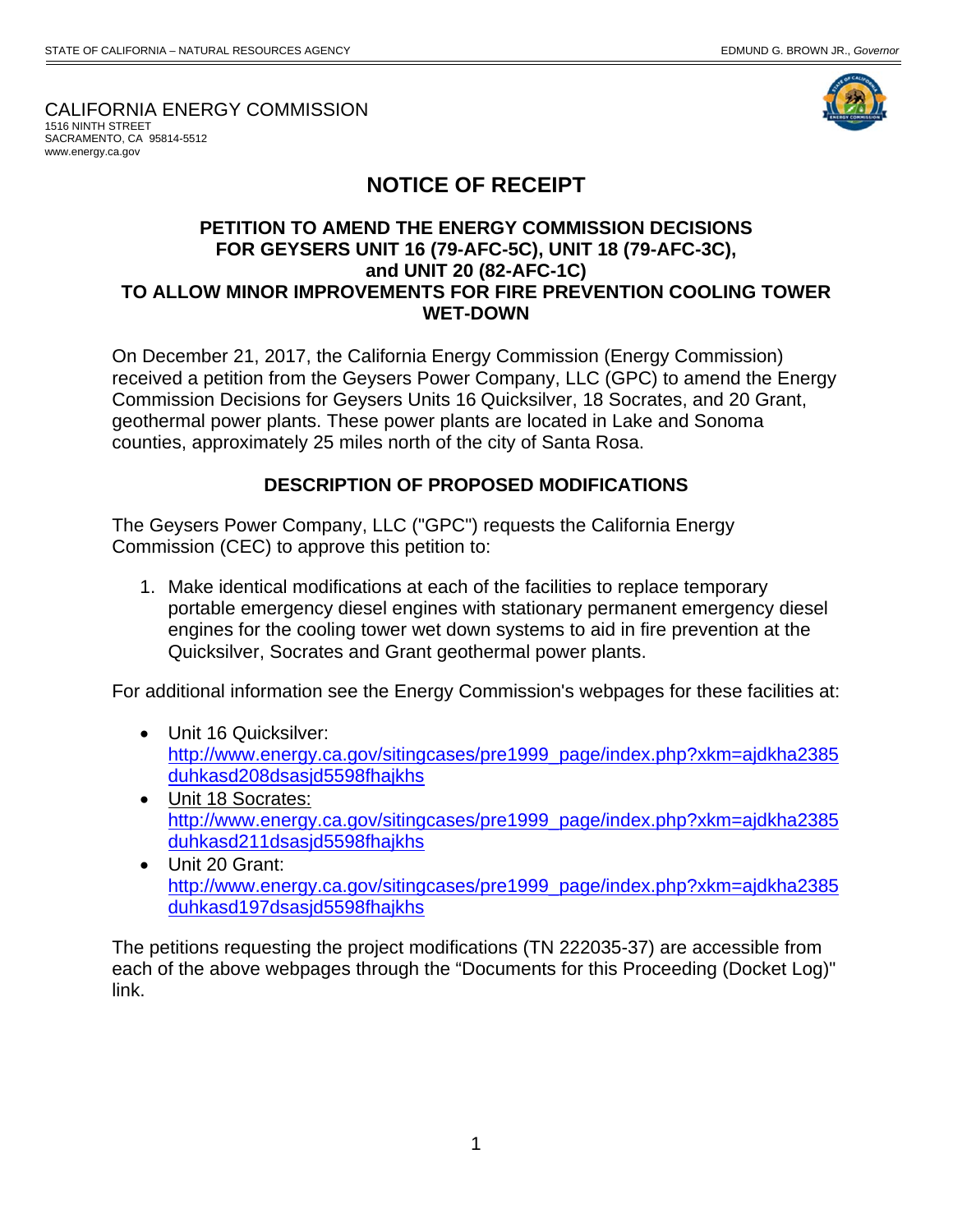## **ENERGY COMMISSION AMENDMENT REVIEW PROCEDURES**

Energy Commission staff is reviewing the petition to assess the impacts of this proposal on environmental quality and public health and safety. The review process includes an evaluation of the consistency of the proposed changes with the Energy Commission's Decision and a determination whether the facility, as modified, would remain in compliance with applicable laws, ordinances, regulations, and standards (20 Cal. Code of Regs.,§ 1769). After completing its independent review and analysis of this petition, staff will publish its assessment for public review and comment. Upon completion of its review, staff will provide written notice of its intent to either process the proposed changes as a Staff Approved Project Modification or schedule them for consideration by the Energy Commission at a regularly scheduled Business Meeting.

This Notice of Receipt has been mailed to the Commission's facility's mail lists of interested parties and property owners adjacent to the facility sites. It has also been emailed to the facility listserves. The listserve is an automated Energy Commission system by which information about this facility is emailed to parties who have subscribed. To subscribe, go to one of the three Commission webpages for the facilities, cited above, scroll down the right side of the webpage to the box labeled "Subscribe," and provide the requested contact information.

Any person may comment on the petition. To use the Energy Commission's electronic comment feature, go to one of the three Energy Commission's webpages, cited above, click on the "Comment on this Proceeding," or "Submit e-Comment" link, and follow the instructions in the on-line form. Be sure to include the facility name in your comments. Once accepted the comments will be distributed through the automated email system.

Written comments may also be mailed or hand-delivered to:

 California Energy Commission Dockets Unit, MS-4 Quicksilver Docket No. 79-AFC-05C, Socrates Docket No. 79-AFC-03C, or Grant Docket No. 82-AFC-01C 1516 Ninth Street Sacramento, CA 95814-5512

All comments and materials filed with, and approved by, the Dockets Unit will be added to the facility Docket Log and become publicly accessible on the Energy Commission's webpage for the facility.

For information on participating in the Energy Commission's review of the petition, call the Public Adviser at (800) 822-6228 (toll-free in California) or send an email to publicadviser@energy.ca.gov.

News media inquiries should be directed to the Energy Commission Media Office at (916) 654-4989, or by email to mediaoffice@energy.ca.gov.